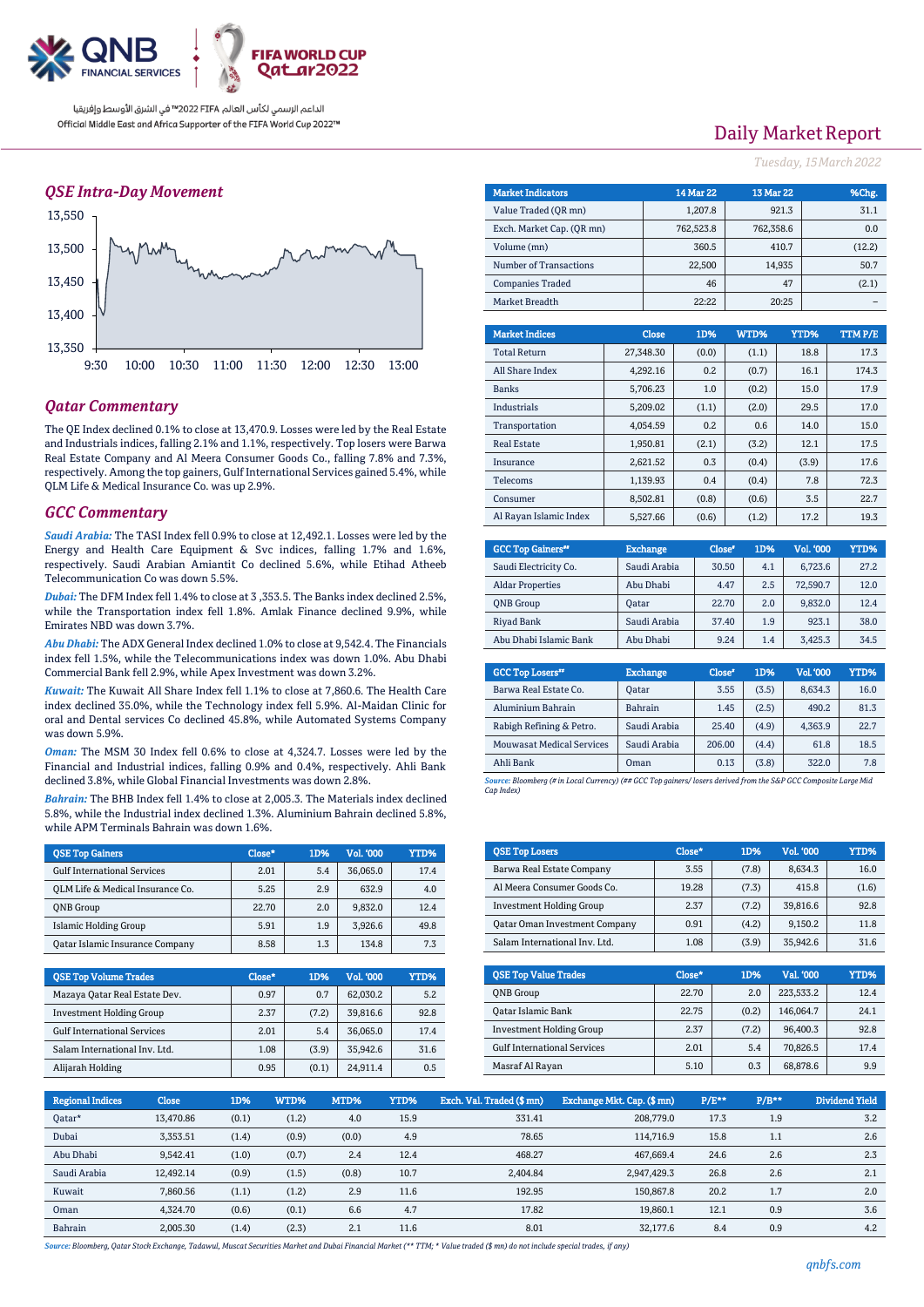

# Daily Market Report

#### *Tuesday, 15March2022*

#### *Qatar Market Commentary*

- The QE Index declined 0.1% to close at 13,470.9. The Real Estate and Industrials indices led the losses. The index fell on the back of selling pressure from Qatari and Arab shareholders despite buying support from GCC and Foreign shareholders.
- Barwa Real Estate Company and Al Meera Consumer Goods Co. were the top losers, falling 7.8% and 7.3%, respectively. Among the top gainers, Gulf International Services gained 5.4%, while QLM Life & Medical Insurance Co. was up 2.9%.
- Volume of shares traded on Monday fell by 12.2% to 360.5mn from 410.7mn on Sunday. However, as compared to the 30-day moving average of 280.1mn, volume for the day was 28.7% higher. Mazaya Qatar Real Estate Dev. and Investment Holding Group were the most active stocks, contributing 17.2% and 11% to the total volume, respectively.

| <b>Overall Activity</b>        | Buy %*   | Sell %*  | Net (OR)          |
|--------------------------------|----------|----------|-------------------|
| Qatari Individuals             | 33.65%   | 42.28%   | (104, 174, 454.1) |
| <b>Qatari Institutions</b>     | 8.77%    | 27.48%   | (226, 011, 495.5) |
| Oatari                         | 42.42%   | 69.76%   | (330,185,949.6)   |
| <b>GCC</b> Individuals         | 0.67%    | 0.72%    | (609, 960.5)      |
| <b>GCC</b> Institutions        | 15.35%   | 2.04%    | 160,814,836.0     |
| GCC                            | 16.02%   | 2.75%    | 160,204,875.5     |
| Arab Individuals               | 10.24%   | 12.18%   | (23, 436, 599.2)  |
| <b>Arab Institutions</b>       | $0.00\%$ | $0.00\%$ |                   |
| Arab                           | 10.24%   | 12.18%   | (23, 436, 599.2)  |
| Foreigners Individuals         | 3.13%    | 2.87%    | 3,154,221.6       |
| <b>Foreigners Institutions</b> | 28.19%   | 12.44%   | 190,263,451.6     |
| <b>Foreigners</b>              | 31.32%   | 15.31%   | 193,417,673.3     |

*Source: Qatar Stock Exchange (\*as a % of traded value)*

## *Earnings Releases, Global Economic Data and Earnings Calendar*

#### Earnings Releases

| Company                  | <b>Market</b> | Currency   | Revenue (mn)<br>402021 | % Change '<br>YoY | <b>Operating Profit</b><br>$(mn)$ 402021 | % Change<br>YoY | Net Profit<br>(mn) 402021 | % Change YoY |
|--------------------------|---------------|------------|------------------------|-------------------|------------------------------------------|-----------------|---------------------------|--------------|
| Alwasail Industrial Co.* | Saudi Arabia  | <b>SR</b>  | 303.8                  | 0.9%              | 34.0                                     | 2.3%            | 313.3                     | 5.9%         |
| Alpha Dhabi Holding Co*  | Abu Dhabi     | <b>AED</b> | 18,847.7               | 395.7%            | -                                        | -               | 3,181.8                   | 1321.9%      |

*Source: Company data, DFM, ADX, MSM, TASI, BHB. (#Values in Thousands, \*Financials for FY2021)*

#### Global Economic Data

| Date  | <b>Market</b> | <b>Source</b>                          | <b>Indicator</b>               | Period     | <b>Actual</b> | <b>Consensus</b>         | <b>Previous</b> |
|-------|---------------|----------------------------------------|--------------------------------|------------|---------------|--------------------------|-----------------|
| 03/14 | Germany       | German Federal Statistical Office      | Wholesale Price Index MoM      | Feb        | 1.70%         | --                       | 2.30%           |
| 03/14 | Germany       | German Federal Statistical Office      | Wholesale Price Index YoY      | Feb        | 16.60%        | --                       | 16.20%          |
| 03/14 | France        | <b>Banque De France</b>                | Bank of France Ind. Sentiment  | Feb        | 107           | 106                      | 107             |
| 03/14 | France        | Ministry of the Economy, France        | Trade Balance                  | <b>Jan</b> | $-8034m$      | $-9672m$                 | $-11394m$       |
| 03/14 | France        | <b>Banque De France</b>                | <b>Current Account Balance</b> | Jan        | $-1.8b$       | $\overline{\phantom{a}}$ | $-7.0b$         |
| 03/14 | India         | Press Information Bureau of In         | <b>Wholesale Prices YoY</b>    | Feb        | 13.11%        | 12.10%                   | 12.96%          |
| 03/14 | India         | India Central Statistical Organisation | <b>CPI YoY</b>                 | Feb        | 6.07%         | 6.00%                    | 6.01%           |

*Source: Bloomberg (s.a. = seasonally adjusted; n.s.a. = non-seasonally adjusted; w.d.a. = working day adjusted)*

#### Earnings Calendar

| <b>Tickers</b> | <b>Company Name</b>                       | Date of reporting 4Q2021 results | No. of days remaining | <b>Status</b> |
|----------------|-------------------------------------------|----------------------------------|-----------------------|---------------|
| <b>OGMD</b>    | Qatari German Company for Medical Devices | 15-Mar-22                        |                       | Due           |
| <b>MCCS</b>    | Mannai Corporation                        | 16-Mar-22                        |                       | Due           |
| <b>OIGD</b>    | <b>Qatari Investors Group</b>             | 17-Mar-22                        |                       | Due           |
| <b>MRDS</b>    | Mazaya Qatar Real Estate Development      | 17-Mar-22                        |                       | Due           |
| ZHCD           | Zad Holding Company                       | 23-Mar-22                        |                       | Due           |
| <b>ERES</b>    | Ezdan Holding Group                       | 28-Mar-22                        | 13                    | Due           |

*Source: QSE*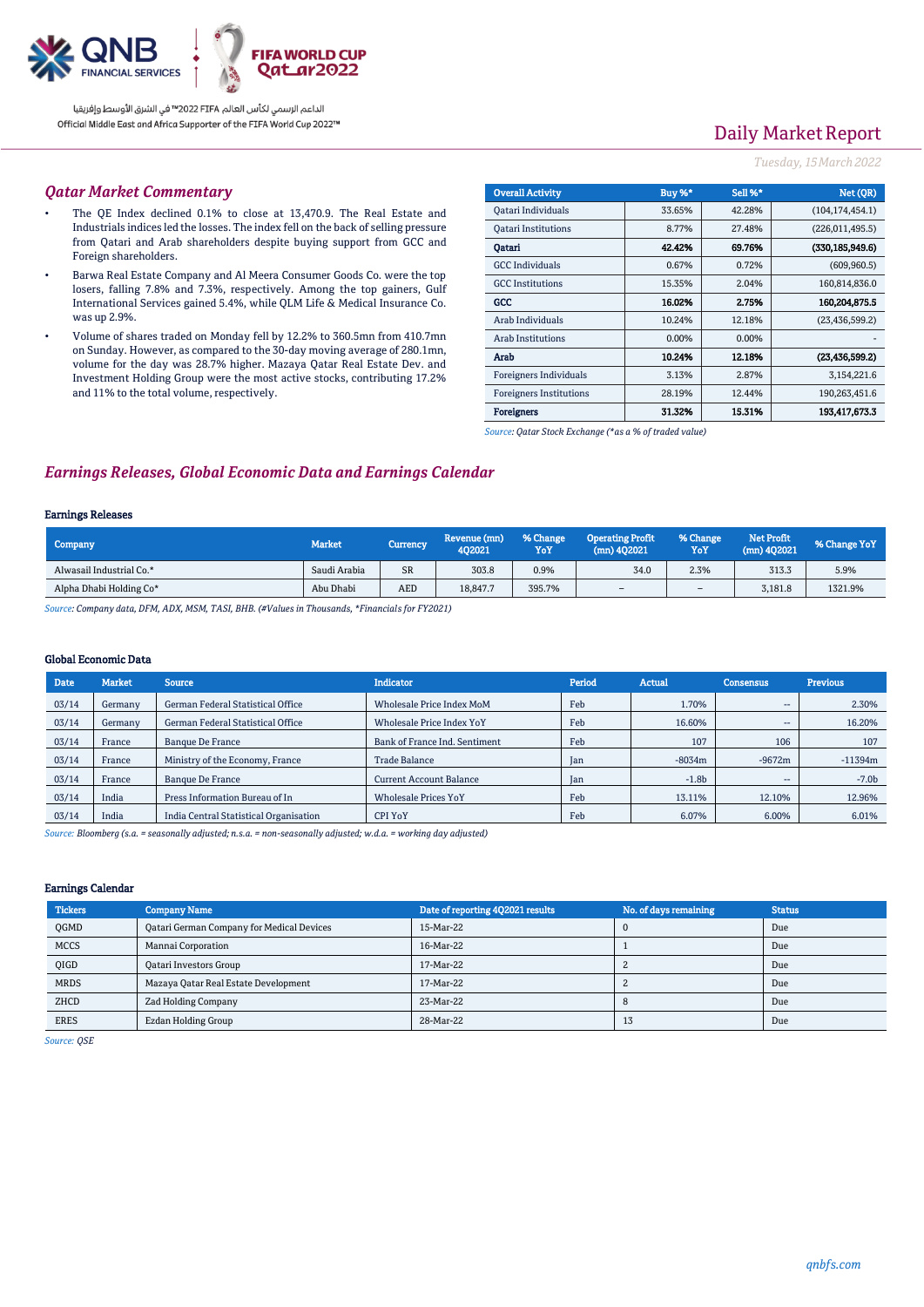

#### *Qatar*

- Al-Kuwari meets US Treasury Secretary Janet Yellen HE the Minister of Finance Ali bin Ahmed al-Kuwari had a virtual meeting with his United States counterpart Treasury Secretary Janet Yellen on Monday. During the meeting, the Qatar-US strategic partnership was discussed, as well as plans to enhance bilateral relations. (Gulf-Times.com)
- UK's Johnson raises concerns over energy with Qatar's leader Boris Johnson spoke to Qatar's ruler Sheikh Tamim bin Hamad Al Thani and discussed "concerns around volatility in the energy market" following Russia's invasion of Ukraine, Johnson's office says in emailed statement. The leaders "agreed to continue working together to improve global energy security, including on ensuring sustainable gas supplies and boosting renewables," statement said. (Bloomberg)
- S&P affirms Ooredoo at 'A-'; outlook stable S&P Global Ratings anticipates that Qatar-based Ooredoo QPSC will demonstrate stronger credit metrics and steady deleveraging in 2022-2023, with adjusted debt to EBITDA at 1.4x-1.7x over that period, and has therefore revised its financial risk profile to intermediate from significant. Following the merger of Ooredoo's 65% Indonesian subsidiary Indosat with PT Hutchison 3 Indonesia, the group holds a 32.8% stake in the merged entity Indosat Ooredoo Hutchison (IOH) and shares joint control with CK Hutchison. S&P thinks that the deconsolidation of Indosat will reduce the group's scope and scale, limit its growth potential, and increase the exposure to volatility of foreign currencies and higher-risk countries. S&P therefore affirmed 'A-/A-2' long- and short-term issuer credit ratings on Ooredoo. The stable outlook on Ooredoo mirrors that on Qatar. (Bloomberg)
- ESG fund on the anvil to incentivise QSE listed companies The Qatar Stock Exchange (QSE) is in talks with an asset manager to launch an ESG (environment, social and governance) fund that will eventually incentivise companies to better embrace the sustainability framework, as Doha strives to become an investment destination of choice for ESG sensitive investors globally. "We are now working on potentially launching a fund here in Qatar to incentivise everybody to pay more attention to ESG aspects," QSE director (Products and Market Development) Mohsin Mujtaba said without divulging more details. He said for the last six years, ever since the ESG guidelines was launched, the focus has been more on the corporate side, encouraging them to disclose more. As much as 30% of the listed companies are actively reporting ESG data and 43% of them are rated by global data providers, he said, adding 90% of the market-capitalisation is rated, which according to him is "a good achievement" in short span of time. "It is becoming difficult for the companies to sit on the sidelines and say we will wait unless there is standard guideline," he said, adding ESG is the future of investing in Qatar. "We do recognise that we will not be the largest market in the region, but we want to be the investment destination of choice for ESG sensitive investments globally," Mujtaba told a Bloomberg's Middle East ESG Series. (Gulf-Times.com)
- QCSD announces the completion of registering the rights of Qatar First Bank – Qatar Central Securities Depository Company (QCSD) announces the completion of registering the Rights of Qatar First Bank. The rights will be available for the eligible shareholders as on 13/03/2022, as per the Extraordinary General Assembly Meeting resolution. These rights will be available in the shareholders' accounts from Tuesday 15/03/2022 and it will be available for trading from Wednesday 16/03/2022, until Tuesday 29/03/2022. (QSE)
- Qatar Electricity & Water Co. AGM endorses items on its agenda Qatar Electricity & Water Co. announces the results of the AGM. The meeting was held on 14/03/2022 and the following resolutions were approved. Please be advised that, the Qatar Electricity & Water Company General Assembly meeting took place on Monday 14/03/2022 approved the following : 1. The Board of Directors report on the activities of the company, its financial position for the year ended 31/12/2021 and the future plans for the company. 2. The auditor's report for the year 2021. 3. The company's balance sheet and profit and loss account for the year 2021, and distribution of cash dividends to shareholders for the year 2021 at the rate of 80% of the nominal value of each share. 4. Corporate

## Daily Market Report

*Tuesday, 15March2022*

Governance Report for the year 2021. 5. Discharge the members of the Board of Directors from their responsibilities and approving their remuneration at 0.8% of the net profits. 6. Appointment KPMG as company auditors for the financial year 2022, with a fees amounting to QR. 690,000/-. 7. Share Sale and Purchase Agreement relating the acquisition of 40% of the issued share capital of Nebras Power. (QSE)

- QLM AGM approves 22% cash dividend QLM Life & Medical Insurance Company's Annual General Meeting (AGM) which was held yesterday has approved the recommendation to distribute cash dividends of 22 percent of the nominal value of shares. Other resolutions which have also been approved during the meeting include the approval of the Directors' Report on the Company's activities, its financial position for the year ended December 31, 2021, and its future plans. The external auditor's report for the financial statements of 2021, as well as the Company's balance sheet and its profit and loss statement for the financial year 2021 were also discussed and approved during the event. The AGM has also decided to discharge the members of the Board of Directors and approve their remuneration for the year 2021.Other items on the agenda also included the review and approval of the Company's Corporate Governance Report for 2021, in addition to the Related Party Transaction Policy, review and approval of the Remuneration policy for 2022, and appointing the external auditors for the financial year 2022 and determining their fee. (Peninsula Qatar)
- Qatar Insurance holds its AGM and EGM on March 27 Qatar Insurance announces that the General Assembly Meeting AGM and EGM will be held on 27/03/2022, virtually (Zoom) from the company's headquarter in Al Dafna and 04:30 PM. In case of not completing the legal quorum, the second meeting will be held on 03/04/2022, virtually (Zoom) from the company's headquarter in Al Dafna and 09:30 PM. (QSE)
- Barwa Real Estate Group Holds Extraordinary General Assembly Barwa Real Estate Group held its Extraordinary General Assembly Meeting on Monday evening, 14 March 2022 to discuss the below agenda: 1. To approve the proposed amendments to the company's articles of association, which are shown on the company's website [www.barwa.com.qa.](https://ind01.safelinks.protection.outlook.com/?url=http%3A%2F%2Fwww.barwa.com.qa%2F&data=04%7C01%7Crahil.khan%40sganalytics.com%7Cc5e242a2429a44e5ea9508da06448eb1%7C8e19f08fe129429e97b5598c0b7944e4%7C1%7C0%7C637829188759030718%7CUnknown%7CTWFpbGZsb3d8eyJWIjoiMC4wLjAwMDAiLCJQIjoiV2luMzIiLCJBTiI6Ik1haWwiLCJXVCI6Mn0%3D%7C3000&sdata=nxatBp8LPHXad1IHK0otdQHnPInzQGKqxI4d%2BlLJeIY%3D&reserved=0) 2. To authorize the Chairman of the Board of Directors or his authorized representative to take all necessary measures to amend the company's articles of association. (QSE)
- Qatar's CPI declines marginally in Feb Qatar's Consumer Price Index (CPI) witnessed a marginal decrease of 0.26 percent in February compared to previous month (January 2022), reaching 100.89 points. When compared on annual basis, the consumer prices in Qatar (as per the general CPI index) in February have increased by 3.99 percent compared to the CPI of the same month in 2021, latest data released by the Planning and Statistics Authority (PSA) show. A month-on-month (M-o-M) analysis of the CPI for February 2022 compared with CPI of January 2022, showed that there were three main groups, where respective indices during this month have decreased, namely: "Recreation and Culture" by 3.37 percent, "Transport" by 0.98 percent, and "Food and Beverages" by 0.34 percent. However, an increase has been recorded in the following groups: "Housing, Water, Electricity and other Fuel" by 1.36 percent, "Miscellaneous Goods and Services" by 0.49 percent, "Clothing and Footwear" by 0.23 percent, "Restaurants and Hotels" by 0.19 percent, and a slight increase to almost stable on "Furniture and Household Equipment" by 0.01 percent. "Tobacco", "Education," "Health", and "Communication" had remained flat at last month's price level. A comparison of the CPI of February 2022 with the CPI of February 2021 (annual change), showed an increase has been recorded in the general index (CPI), by 3.99 percent. (Peninsula Qatar)
- Amir and CEO of Shell discuss cooperation Amir HH Sheikh Tamim bin Hamad Al Thani met yesterday at Sheikh Abdullah bin Jassim Majlis at the Amiri Diwan with CEO of Shell plc, Ben van Beurden, who called on His Highness to greet him on the occasion of his visit to the country. They reviewed areas of joint cooperation between the State of Qatar and Shell and ways of developing them, in addition to a number of issues of mutual interest. (Peninsula Qatar)
- Milaha's FSO vessel to be operational by this year Qatar Navigation (Milaha) is in the process of converting its tanker into an Floating Storage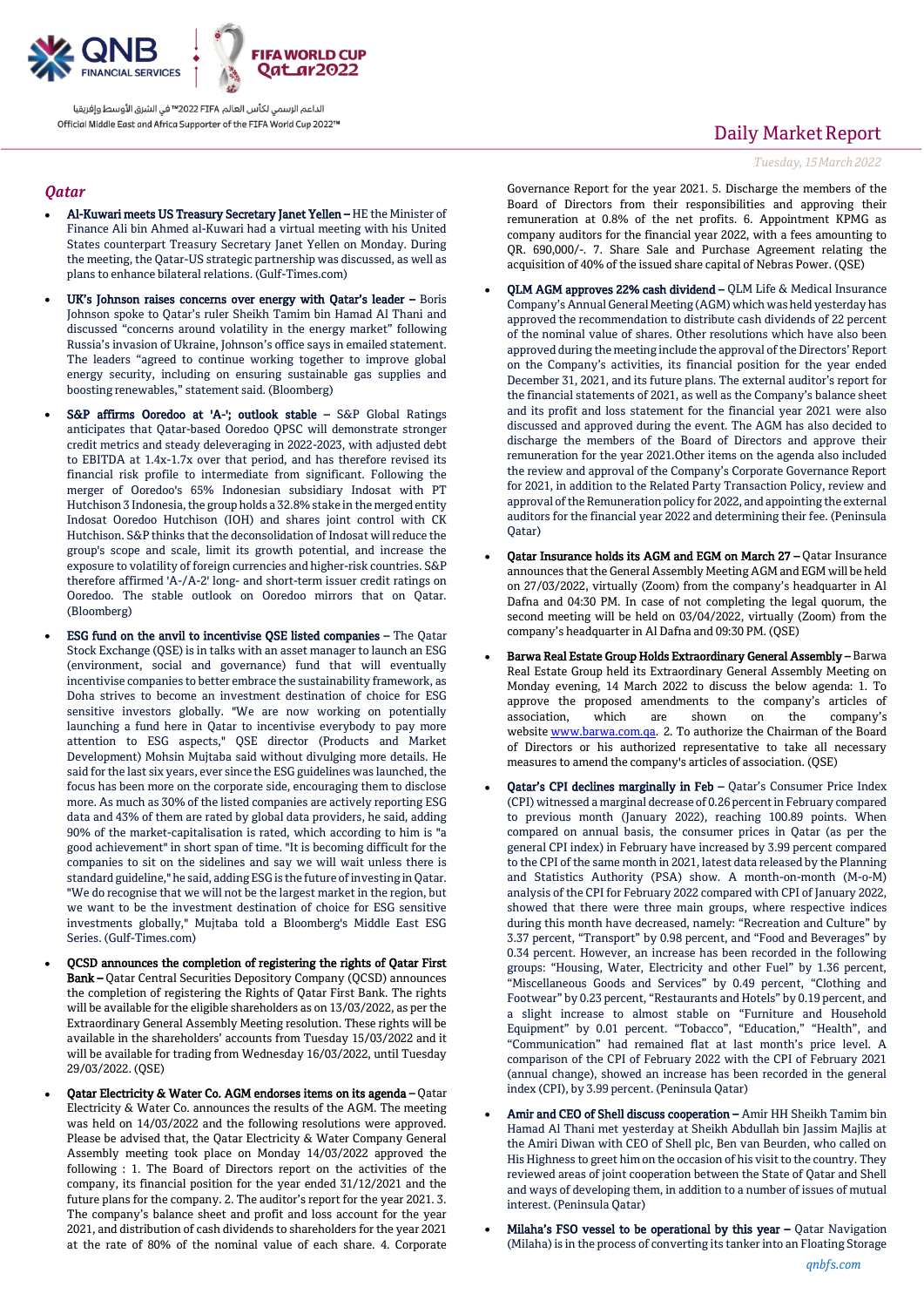

and Operations (FSO) vessels and it is expected to become operational from this year. "In 2021, Milaha made its first investment in Floating Storage and Operations (FSO) vessels, and we are in the process of converting our tanker, Khawr Al-Adid, into an FSO and to begin operations in 2022," noted Abdulrahman Essa Al Mannai, President & CEO, Milaha in the Annual Report 2021."In order to target Qatar's marine services market, we significantly expanded our offering across multiple marine segments and, in particular, to vessels calling Qatar's ports. Milaha also signed an agreement with the Qatar Navy to maintain facilities at the new naval base and to mobilize new marine equipment delivery into Qatar," he added. (Peninsula Qatar)

- General Tax Authority, RACA sign MoU on combating money laundering, tax evasion – General Tax Authority and Regularity Authority for Charitable Activities (RACA) have signed a Memorandum of Understanding (MoU) on combating money laundering, terrorist financing, and tax evasion. The MoU was signed by President of the General Tax Authority Ahmed bin Issa al-Mohannadi and General Manager of RACA Ibrahim Abdulla al-Dehaimi. The MoU aims to strengthen co-ordination, co-operation, and exchange of information between the two sides to prevent and deter the misuse of non-profit organisations in committing money laundering, terrorist financing, and tax evasion crimes. (Gulf-Times.com)
- QDB, Startup Genome partner to grow startup ecosystem The Qatar Development Bank (QDB) signed a memorandum of understanding with the Startup Genome, which specialises in innovation and research, with the aim of accelerating the impressive growth of Qatar's dynamic startup ecosystem. The memorandum of understanding was signed by Qatar Development Bank (QDB) Acting CEO Abdulrahman Hesham al-Sowaidi, and founder and CEO of Startup Genome JF Gauthier. Commenting on the significance of this partnership, QDB's Acting CEO Abdulrahman Hesham al-Sowaidi affirmed that "This new partnership with Startup Genome is important for QDB to place Qatar on the global map of entrepreneurial ecosystems". For his part, JF Gauthier pointed out that the partnership will enhance the successes achieved by the State of Qatar in the entrepreneurship system and support its position as a leading centre in the Middle East and North Africa region, after its significant rise over the past two decades as one of the fastest growing economies. (Gulf-Times.com)
- Qatar signs air services agreement with Jordan Qatar signed an air services agreement with Jordan in the presence of HE the Minister of Transport Jassim Seif Ahmed al-Sulaiti. The agreement comes in the context of connecting Qatar with air services agreements that open airspaces for the national carrier to fly to more destinations around the world. The agreement was signed by Mohamed Faleh Alhajri, who is in charge of managing the Civil Aviation Authority (CAA) of Qatar, and Capt Haitham Misto, chief commissioner and CEO, Jordan Civil Aviation Regulatory Commission. Following the signing ceremony, HE al-Sulaiti and Capt Misto discussed ways of enhancing relations in civil aviation industry between the two brotherly countries of Qatar and Jordan. (Gulf-Times.com)
- Ooredoo Appoints Najib Khan as Group Chief Business Services Officer Ooredoo Group recently announced the appointment of Najib Khan as Group Chief Business Services Officer and Eyas Assaf as Deputy Group CFO. (Bloomberg)
- Brookfield and Qatar Investment Authority sell 49% stake in One Manhattan – Brookfield and Blackstone announced that Blackstone Real Estate has acquired a 49 percent stake in One Manhattan West from Brookfield and Qatar Investment Authority (QIA). The deal values the office building at \$2.85 billion. The 67-story, 2.1-million-square-foot building is part of Manhattan West, Brookfield and QIA's 8-acre, 7 million-square-foot commercial complex on Manhattan's west side. (Bloomberg)

## Daily Market Report

*Tuesday, 15March2022*

#### *International*

- US consumers lift inflation, spending expectations, NY Fed survey finds US consumers upped their outlook for where inflation will be a year from now and in three years' time, and they expect to spend substantially more on food, gas and rent in the next 12 months, according to a survey released on Monday by the New York Federal Reserve. Expectations for where inflation will be in one year increased to 6.0% in February from 5.8% in January, returning to the high reached in November for the survey, which was launched in 2013. Expectations for inflation three years out rose to a median of 3.8% from 3.5%, remaining below the levels seen in November and December of last year. The rise in inflation expectations reverses some of the declines seen in January. The US economy is on more stable footing now, with the unemployment rate at 3.8% and wages rising. But many households are also struggling with rising costs. As of February, consumers said they expect their spending to increase by 6.4% in one year, up sharply from the 5.5% anticipated in January and reaching a new high for the survey. They also expect food prices to increase by 9.2% in one year, up from the 5.9% expectation in January, and gas prices to rise by 8.8%, up from a previous estimate of 7.3%. The New York Fed's monthly survey of consumer expectations is based on a rotating panel of 1,300 households. (Reuters)
- New wave of inflation-and disruptions-hits US factory floors Surging inflation is disrupting everything from carpools to the ability to quote prices on new business at already-strained US factories. At BCI Solutions Inc., a metal foundry in Bremen, Indiana, 14 workers quit in the last two weeks - over 7% of its total workforce and an unprecedented number compared with pre-pandemic times. BCI has long struggled to hold workers but never lost that many in such a short span. Company chief executive officer J.B. Brown blames at least part of the sudden loss of workers on the spike in gasoline prices in the wake of Russia's invasion of Ukraine, which has roiled global energy markets and sent prices at the pump through the roof. Regular unleaded gas was a record \$4.33 a gallon on Friday, according to AAA, up 85 cents in a month. "When gas goes up, people want to work closer to home," he said, and with the jobless rate in the surrounding largely rural Marshall County under 1%, according to Bureau of Labor Statistics data, those jobs are easy to find. In some cases, he knows workers who don't want to quit - but do so because the person they carpool with does. The current wave of disruptions come as many manufacturers felt they were starting to untangle supply chain and labor problems created by the COVID-19 pandemic. Backlogs at major U.S. ports have declined in recent weeks, for instance. And it remains too early to fully assess how much the crisis in Ukraine will slow a return to normal operations - or create new issues. Federal Reserve Chair Jerome Powell has said the central bank would start "carefully" hiking interest rates at its upcoming March meeting as it balances the threat of high inflation and complex new risks posed by the war in Europe. He has also said, however, that the Fed would be ready to move more aggressively if inflation does not cool as quickly as expected. (Reuters)
- UK business confidence wavering due to Ukraine headwinds: CBI ¬– British businesses' optimism is beginning to falter as the potential impact of Russia's invasion of Ukraine on inflation and consumer spending becomes clearer, the Confederation of British Industry said on Monday. "Listening to them in the last two weeks, I think you are starting to see business confidence starting to waver now," CBI Director-General Tony Danker told the British parliament's Treasury Committee. Unlike some European countries, Britain trades relatively little with Russia. But higher costs for energy and other inputs were eroding confidence that had been created by the fading of headwinds from the COVID-19 pandemic, Danker said. Amrita Sen, director of research at economics consultancy Energy Aspects, said she viewed the risk of recession as "very, very high" and said Germany could face diesel rationing by the end of the month, with knockon impacts for Britain. Jagjit Chadha, director of Britain's National Institute of Economic and Social Research (NIESR), also warned that growth risked grinding to a halt. "At current energy and oil prices, the UK is skirting very close to a fall in activity. We're going to be hovering around zero next year," he told the parliament hearing into the economic impact of the Russia-Ukraine conflict. British regulated household energy tariffs are already due to rise by more than half next month due to rises in energy costs that pre-date Russia's Feb. 24 invasion. On Feb. 4 the Bank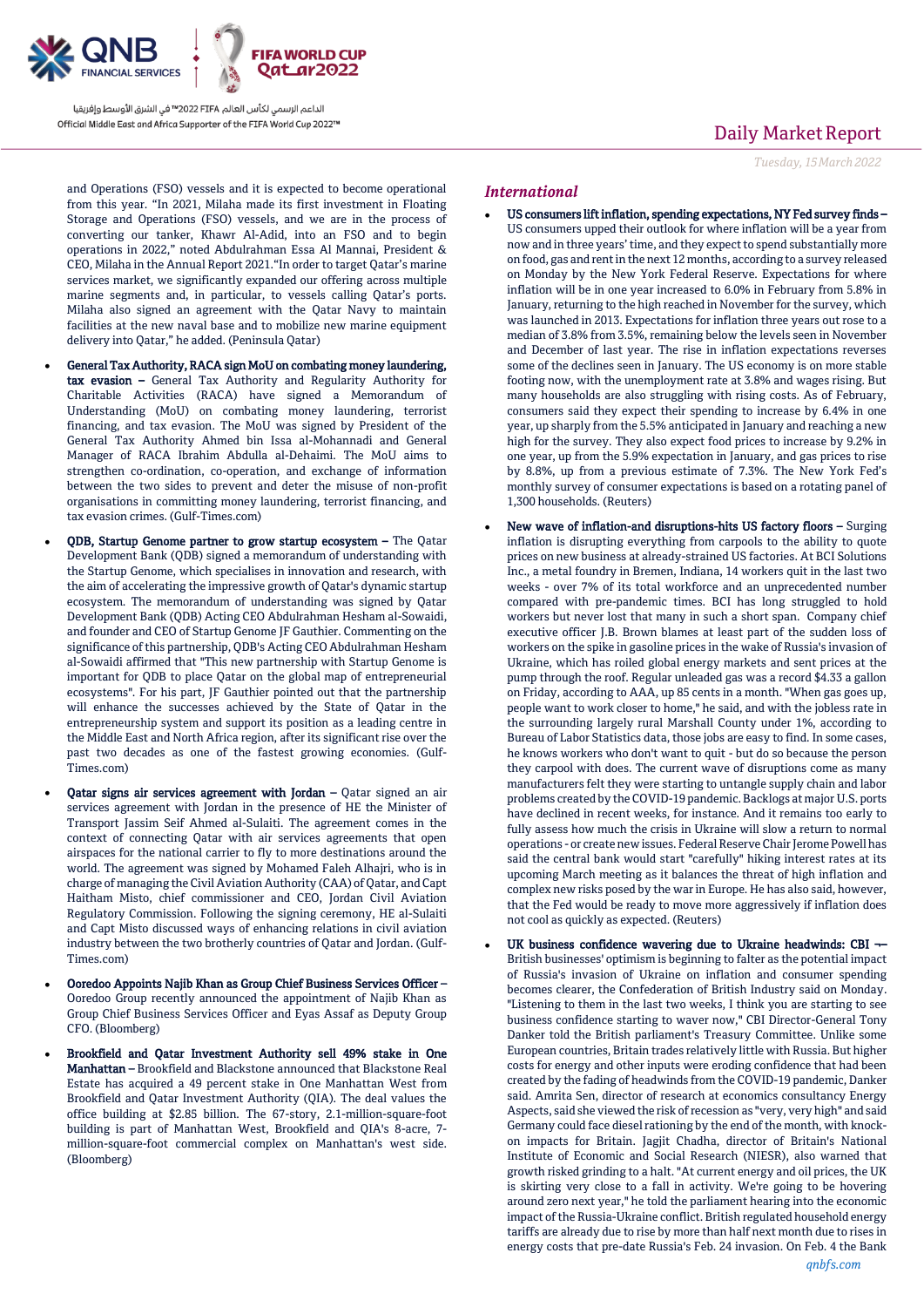

of England forecast that 2022 would see one of the biggest squeezes on living standards in 30 years and estimated annual economic growth would slow to about 1.6% by the end of the year. Inflation is likely to peak above 7% in April, and the central bank is widely expected to raise interest rates back to their pre-pandemic level of 0.75% on Thursday in a bid to stop inflation overshooting its target for too long. (Reuter)

- BoE to lift Bank Rate on Thursday, inflation to peak in Q2 The Bank of England is almost certain to increase borrowing costs on Thursday, nearly all economists polled by Reuters said, marking the third consecutive meeting where it has raised Bank Rate as it continues its exit from pandemic-related support. Like most central banks the BoE slashed interest rates to a record low as the coronavirus swept across the world but is now facing soaring inflation, which reached a near 30-year high of 5.5% in January and is likely to rise further. It was the first major central bank to raise interest rates since the pandemic began two years ago. The United States Federal Reserve is widely expected to act on Wednesday and last week the European Central Bank paved the way for an increase later this year. The Monetary Policy Committee will add another 25 basis points to Bank Rate this week, taking it to 0.75% - its pre-pandemic level - according to 44 of 49 economists polled by Reuters March 10-14. The other five said there would be no change. In January, the British economy grew much faster than expected, expanding 0.8% according to official data last week. But Russia's invasion of Ukraine has injected more uncertainty in a climate where high inflation had already made a difficult path for the Bank to negotiate. Inflation was expected to peak at 7.7% next quarter, almost four times the Bank's 2% goal and a sharp upgrade from the 6.6% median given last month. It was expected to slow in following quarters but won't reach target until late 2023, the poll found. And 15 of 18 economists said it was likely or very likely they upgraded their medium-term inflation forecasts in the coming months. Only three said it was unlikely. In contrast, growth forecasts were largely revised down. Following January's buoyant expansion this quarter's outlook was changed to 0.7% from 0.4% but the following quarters were all downgraded to 0.4% from last month's 0.9%, 0.6% and 0.6%. Annual rates were also lowered with growth now pegged at 3.9% this year and 1.7% next, down from 4.3% and 2.1%. (Reuters)
- Eurozone to tighten fiscal policy in 2023, but ready to reverse amid Ukraine war – Eurozone finance ministers agreed on Monday to tighten fiscal policy a little next year after three years of pumping billions into the economy due to the coronavirus pandemic, but also to be ready with more cash should the war in Ukraine make it necessary. "The fundamentals of the euro area economy are strong," the ministers from the 19 countries sharing the euro said in a statement after regular talks. "However, the uncertainty has increased significantly. The economic impact of Russia's war against Ukraine is yet to be determined and adds to risks stemming from ongoing supply chain problems, higher energy prices and inflation remaining elevated for longer than previously expected," the ministers said. The Commission, the EU's executive, recommended on March 2 that EU governments should move to a neutral fiscal stance next year from a supportive stance now as the economy is growing and EU countries have large debts as a result of the pandemic. But it also said governments should be ready to quickly move back to supporting the economy with public money depending on what challenges Russia's invasion of Ukraine brings. "We support the Commission's view that... transitioning from an aggregate supportive fiscal stance in the euro area to a broadly neutral aggregate fiscal stance next year appears to be appropriate while standing ready to react to the evolving economic situation, also in view of the high level of uncertainty," the ministers said in the statement. A potential quick policy change will be made easier by the fact that EU government borrowing limits, first suspended in 2020 to help fight the pandemic, are likely to stay suspended in 2023 because of the uncertainty brought by war. Still, the ministers agreed that high debt countries like Italy or Greece should focus on cutting debt, while low debt ones focus more on investment. The European Central Bank forecast last week that eurozone growth will be 0.5 percentage points slower this year than previously expected because of the war in Ukraine, but still come in at 3.7%, and at 2.8% in 2023. Inflation, however, is set to average 5.1% in 2022, well above the bank's target of 2.0%, falling to 2.1% in 2023, the ECB forecast.

## Daily Market Report

```
Tuesday, 15March2022
```
The Commission will publish its own updated economic growth forecasts for the euro zone in May. (Reuters)

 China will ensure stable economic operations this year, cabinet says – China will ensure stable economic operations this year, keep economic growth, employment and prices within reasonable ranges, state media quoted the cabinet as saying on Monday. China's economy faces new downward pressure and difficulties and challenges increase, the cabinet was quoted as saying after a regular meeting. China will "strengthen cyclical adjustments and put stabilising growth in a more prominent position, deepen reforms and opening up to strive to achieve the full-year targets and tasks", the cabinet said. China is targeting slower economic growth of around 5.5% this year as a property downturn and lacklustre consumption cloud the outlook for the world's second-largest economy. China will enhance the availability of financing for small firms and lower comprehensive financing costs, the cabinet said. China will closely monitor changes in the international situation and commodity prices and the possible impact on China's economy, and take steps to cope with it, the cabinet said. The government will quicken the pace of tax refunds to help firms, the cabinet added. China has pledge to deliver tax cuts and tax rebates totalling around 2.5tn yuan (\$393bn) this year. (Reuters)

## *Regional*

- Kallanish: GCC rebar market becalms as panic-buying subsides In most of the Gulf Cooperation Council rebar market, besides Saudi Arabia and Bahrain, sentiment is calm, prices are unlikely to change and buying appetite is low. Contractors have adopted a wait-and-see policy, with project owners suspending work in order to understand where material prices are heading, sources inform Kallanish. Ramadan will run through April and working hours in the construction sector will be reduced, thereby impacting rebar demand further. In the UAE retail market, rebar prices have becalmed and stabilised at AED 3,050-3,100/tonne (\$830-844) for Emirates Steel (ESI) material and at AED 3,000/t for non-ESI material, all delivered. End-user demand is at the same level as before the Ukraine war broke out and the panic-driven procurement seen immediately following the outbreak has disappeared. (Bloomberg)
- India pitches for collaboration with GCC in steel sector India's Union Minister of Steel, Ram Chandra Prasad Singh, today (March 13) urged companies to take advantage of the Comprehensive Economic Partnership Agreement (CEPA) between India and the UAE and find ways to set foot in the MENA region using UAE as the base. The Indian minister was in the UAE to inaugurate the `Steel Week' at the India pavilion at Expo 2020 Dubai. The five-days event, which started today and concludes on March 17, is being held to showcase the Indian steel sector, boost trade relations with the UAE and build a portfolio of opportunities for India's steel sector, a statement said. As part of the Steel Week, one-to-one meetings were held with the leading players in steel production and logistics industries based in the UAE. The flagship scheme of the Indian government viz, Production-Linked Incentive (PLI) to boost manufacturing of specialty steel, its features and focus areas were highlighted during the meetings. The objective of the meetings—held with leading companies in the UAE-- was to encourage investment in India and explore potential for increasing bilateral trade in steel. (Zawya)
- Boris Johnson to appeal to Saudi Arabia to increase oil production Boris Johnson, UK prime minister, is facing a daunting diplomatic mission this week to persuade a reluctant Saudi Arabia to pump more oil to ease market volatility following Russia's invasion of Ukraine. Downing Street said Johnson would be speaking to the Saudis. (Bloomberg)
- WSJ: Saudi Arabia invites China's Xi to visit Saudi Arabia has invited Chinese President Xi Jinping to visit the kingdom in a trip that could happen as soon as May, the Wall Street Journal reported on Monday. The visit could help the kingdom deepen its ties with Beijing at a time of strained relations with Washington. Since US President Joe Biden took office in January 2021, the strategic partnership between Saudi Arabia, the world's top oil exporter, and the US has been tested. In an interview with The Atlantic published earlier this month, Saudi Crown Prince Mohammed Bin Salman said he did not care whether Biden misunderstood things about him. Saudi Arabia is planning to replicate the warm reception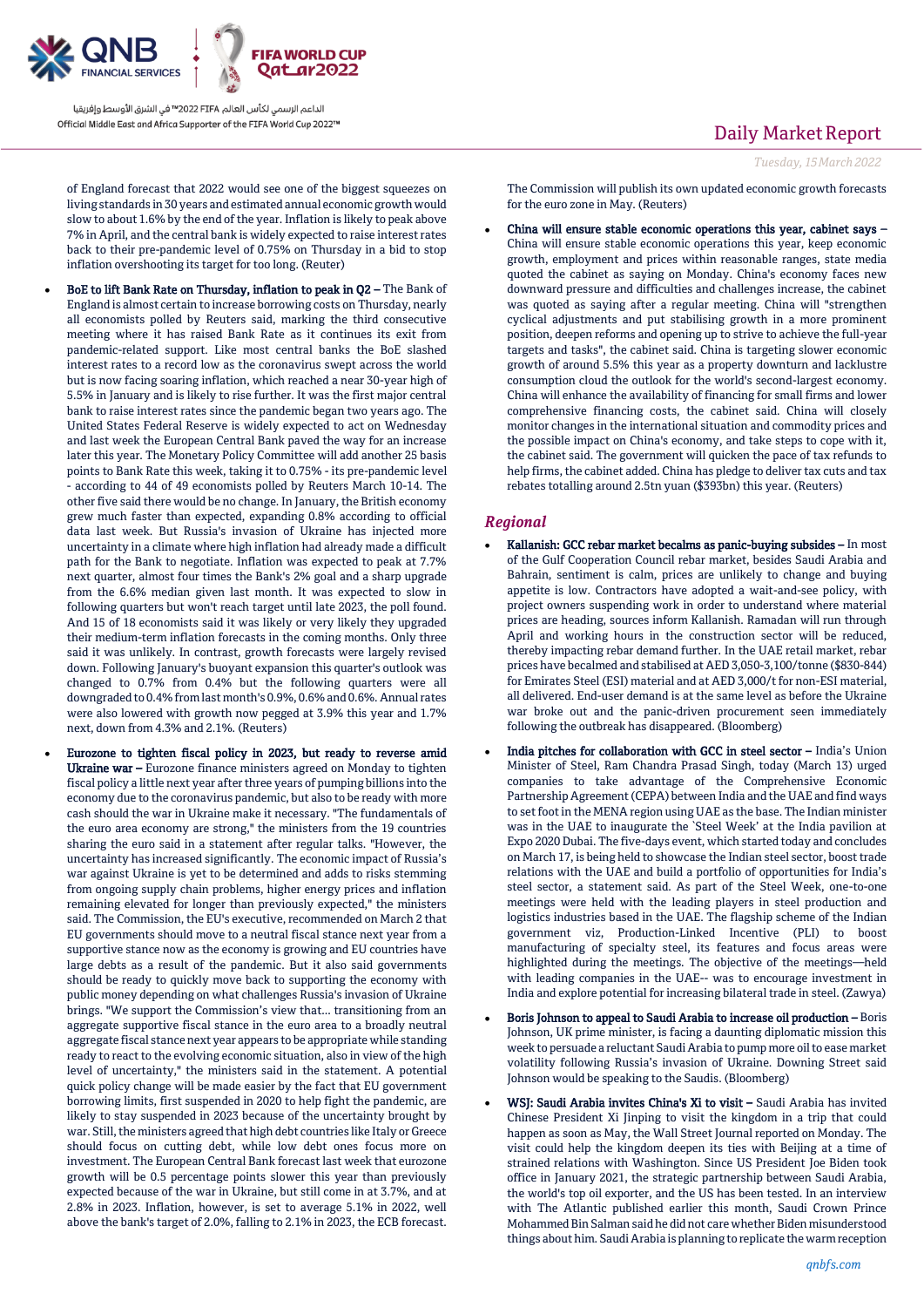

Daily Market Report

*Tuesday, 15March202 2*

it gave to former US President Donald Trump in 2017 when he visited the kingdom on his first trip abroad as president, the Journal report said. (Zawya)

- Tourism to contribute 15% to Saudi \$1.86tn economy by 2030 Saudi Arabia sees tourism leading to contribute more to its GDP by 2030, which is predicted to hit \$1.86tn, as it plans to move away from oil. The Kingdom, which plans to generate income streams from non -oil sectors, will invest in tourism in order to attract 100mn visitors a year and see the sector contributing up to 15% of the GDP. "By 2030 the aim is to have 500,000 hotel keys, most of it will be new, and 100mn visits per year," investment minister Khalid Al -Falih said, adding that this will cover "religious tourism which is quite substantial as well as domestic tourism and international tourism." Speaking at an investment forum in Riyadh with Greek ministers, Al -Falih added that the Kingdom's National Investment Strategy will launch direct investment opportunities worth \$3.27tn until 2030. (Zawya)
- Saudi Arabia launches new strategy for National Development Fund Saudi Arabia's crown prince on Monday launched a new strategy for its National Development Fund that will see it inject more than SAR 570bn (\$151.94bn) into the economy by 2030, state news agency SPA reported. Under the new strategy the fund will also help the kingdom triple non -oil gross domestic product (GDP) to 605 billion riyals in the same period, the official news agency added. (Reuters)
- Saudi Real Estate Refinance Co delays debut dollar sukuk due to market **volatility -** The Saudi Real Estate Refinance Company (SRC), the equivalent of U.S. mortgage finance business Fannie Mae, will delay plans for debut dollar -denominated Islamic bonds to the second quarter, its chief executive said. SRC's CEO Fabrice Susini had said in November he expected the deal in the first quarter if market conditions allowed. Debt markets already jittery over impending interest rate hikes have all but ground to a halt following Russia's invasion of Ukraine. Several Gulf issuers that have already mandated banks for deals are waiting for a window of stability, bankers have said. SRC expects to launch two international and two domestic debt sales this year. The domestic issues combined are expected to raise SAR 3bn to SAR 6bn (\$800mn -\$1.6bn) and the international sales are likely to raise \$1bn or possibly more in total, Susini said in an interview with Reuters. SRC on Sunday said it bought a 1 billion -riyal real estate financing portfolio from Saudi National Bank (SNB) (1180.SE), the country's biggest such mortgage refinancing for a bank to date. Susini said discussions are underway with SNB and other banks for similar deals. Rising interest rates will lead to an increase in mortgage rates for Saudis at some point this year, Susini said. SRC is working to help Saudi Arabia reach its goal of boosting Saudi home ownership to 70% as part of its "Vision 2030" reforms to reduce the economy's reliance on oil. (Reuters)
- Saudi NEOM names new deputy CEO NEOM Company has announced that Rayan bin Mohammed Fayez has joined the top management team at NEOM as Deputy CEO. The company has experienced rapid growth and expansion since it started its delivery phase early last year, as the company spent the period prior to that focusing on preparing the detailed strategies for all sectors and projects, it said. (Zawya)
- Binance wins exchange's first Gulf crypto license From Bahrain Binance Holdings Ltd. said it received a license from Bahrain's central bank to be a crypto -asset service provider in the kingdom. The license, granted following an in -principle approval in December, marks the first regulatory approval for a Binance entity within the Middle East. It will allow Binance to provide crypto -asset trading, custodial services and portfolio management to customers under the supervision of the Bahrain regulators. Chief Executive Officer Changpeng Zhao announced the decision in a tweet Monday. (Bloomberg)
- Bahrain Duty Free eyes retail JVs across GCC Bahrain Duty Free Shop Complex (BDFS) is in talks with Aer Rianta International to potentially partner in managing duty -free shops in airports in Saudi Arabia and Abu Dhabi. This was revealed by the company's chairman Farouk Almoayyed on the sidelines of the company's annual and extraordinary general meetings at Downtown Rotana yesterday . (Bloomberg)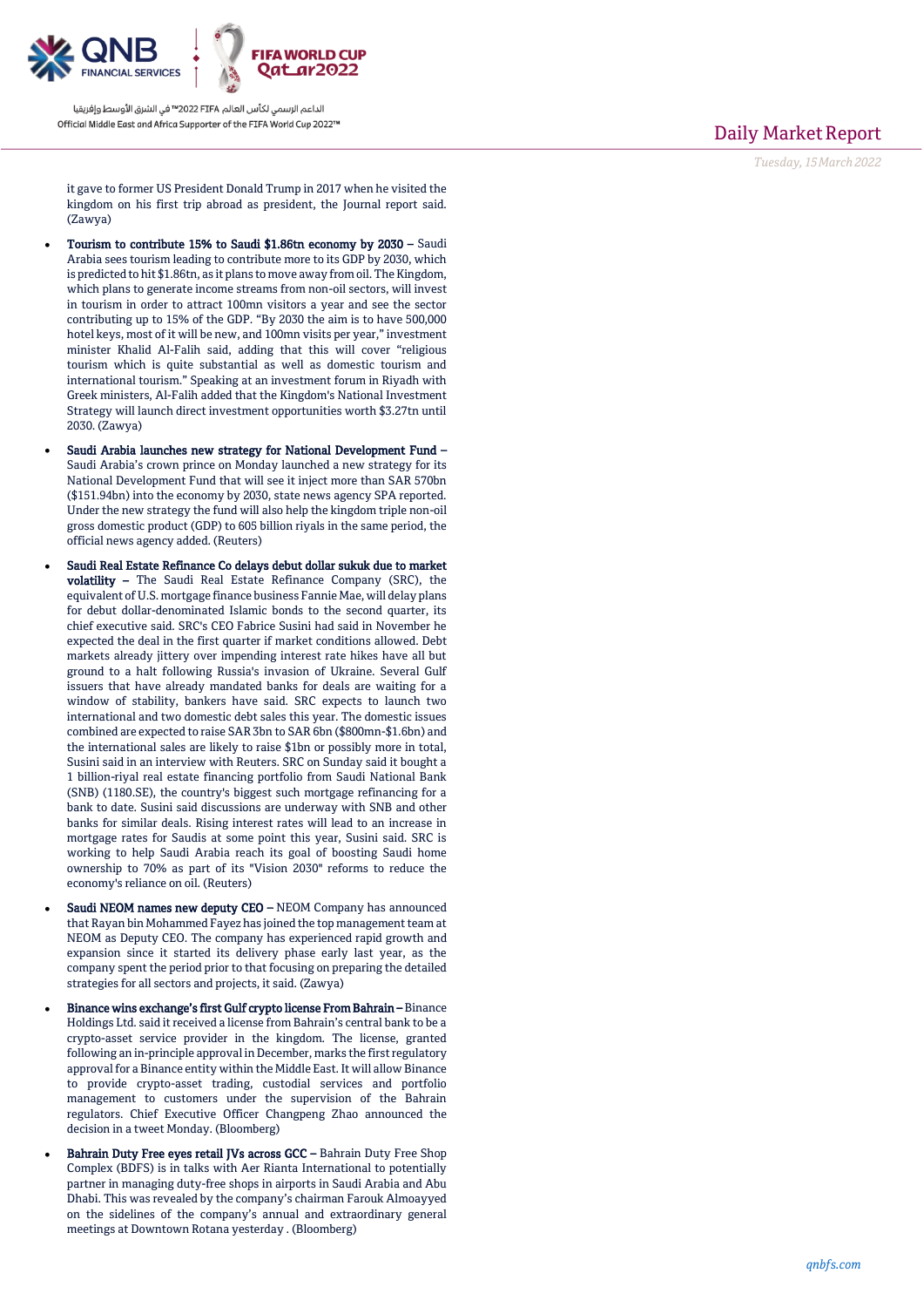

# Daily Market Report

*Tuesday, 15March2022*

### *Rebased Performance*







*Source: Bloomberg*

| <b>Asset/Currency Performance</b>    | Close ( \$) | 1D%    | WTD%   | YTD%   |
|--------------------------------------|-------------|--------|--------|--------|
| Gold/Ounce                           | 1,950.88    | (1.9)  | (1.9)  | 6.7    |
| Silver/Ounce                         | 25.05       | (3.2)  | (3.2)  | 7.5    |
| Crude Oil (Brent)/Barrel (FM Future) | 106.90      | (5.1)  | (5.1)  | 37.4   |
| Crude Oil (WTI)/Barrel (FM Future)   | 103.01      | (5.8)  | (5.8)  | 37.0   |
| Natural Gas (Henry Hub)/MMBtu        | 2.71        | (42.6) | (42.6) | (26.0) |
| LPG Propane (Arab Gulf)/Ton          | 131.25      | (6.4)  | (6.4)  | 16.9   |
| LPG Butane (Arab Gulf)/Ton           | 158.50      | (6.2)  | (6.2)  | 13.8   |
| Euro                                 | 1.09        | 0.3    | 0.3    | (3.8)  |
| Yen                                  | 118.19      | 0.8    | 0.8    | 2.7    |
| GBP                                  | 1.30        | (0.3)  | (0.3)  | (3.9)  |
| CHF                                  | 1.07        | (0.4)  | (0.4)  | (2.8)  |
| AUD                                  | 0.72        | (1.4)  | (1.4)  | (1.0)  |
| <b>USD Index</b>                     | 99.00       | (0.1)  | (0.1)  | 3.5    |
| <b>RUB</b>                           | 118.69      | 0.0    | 0.0    | 58.9   |
| <b>BRL</b><br><b>Service</b>         | 0.20        | (0.8)  | (0.8)  | 8.9    |

*Source: Bloomberg*

| <b>Global Indices Performance</b> | <b>Close</b> | 1D%*  | WTD%* | YTD%*  |
|-----------------------------------|--------------|-------|-------|--------|
| <b>MSCI World Index</b>           | 2,826.49     | (0.5) | (0.5) | (12.5) |
| DJ Industrial                     | 32,945.24    | 0.0   | 0.0   | (9.3)  |
| <b>S&amp;P 500</b>                | 4,173.11     | (0.7) | (0.7) | (12.4) |
| NASDAQ 100                        | 12,581.22    | (2.0) | (2.0) | (19.6) |
| STOXX 600                         | 436.35       | 1.7   | 1.7   | (13.8) |
| <b>DAX</b>                        | 13,929.11    | 2.8   | 2.8   | (14.9) |
| <b>FTSE 100</b>                   | 7,193.47     | 0.4   | 0.4   | (6.2)  |
| <b>CAC 40</b>                     | 6,369.94     | 2.3   | 2.3   | (14.2) |
| Nikkei                            | 25,307.85    | (0.1) | (0.1) | (14.2) |
| <b>MSCI EM</b>                    | 1,055.01     | (2.8) | (2.8) | (14.4) |
| <b>SHANGHAI SE Composite</b>      | 3,223.53     | (3.0) | (3.0) | (11.6) |
| <b>HANG SENG</b>                  | 19,531.66    | (5.0) | (5.0) | (16.9) |
| <b>BSE SENSEX</b>                 | 56,486.02    | 1.9   | 1.9   | (5.6)  |
| Bovespa                           | 109,927.60   | (3.0) | (3.0) | 13.9   |
| $RTS^*$                           | 936.94       | 0.0   | 0.0   | (41.3) |

*Source: Bloomberg (\*\$ adjusted returns; #Market was closed on March 14, 2022)*